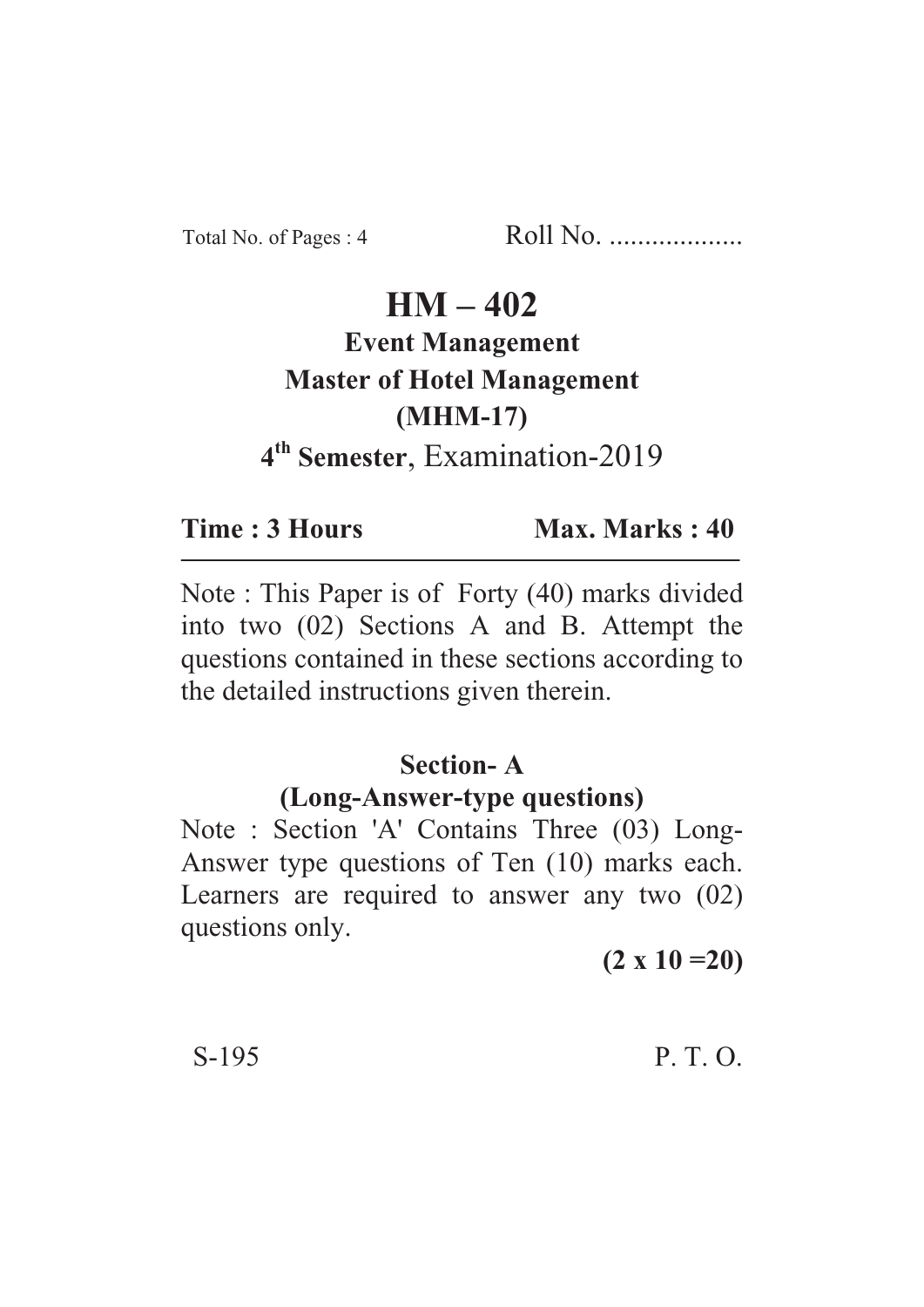**(2)**

- 1. Define event? Write a note on classification of event.
- 2. What do you mean by 'event planning'? Explain the steps involved in event management plan in detail.
- 3. List the duties and responsibilities of Stage Manager.

# **Section - B**

# **(Short-Answer-Type questions)**

Note : Section 'B' contains six (06) Short- answer type questions of Five (05) marks each. Learners are required to answer any Four (04) questions only.

**(4x5=20)**

S-195